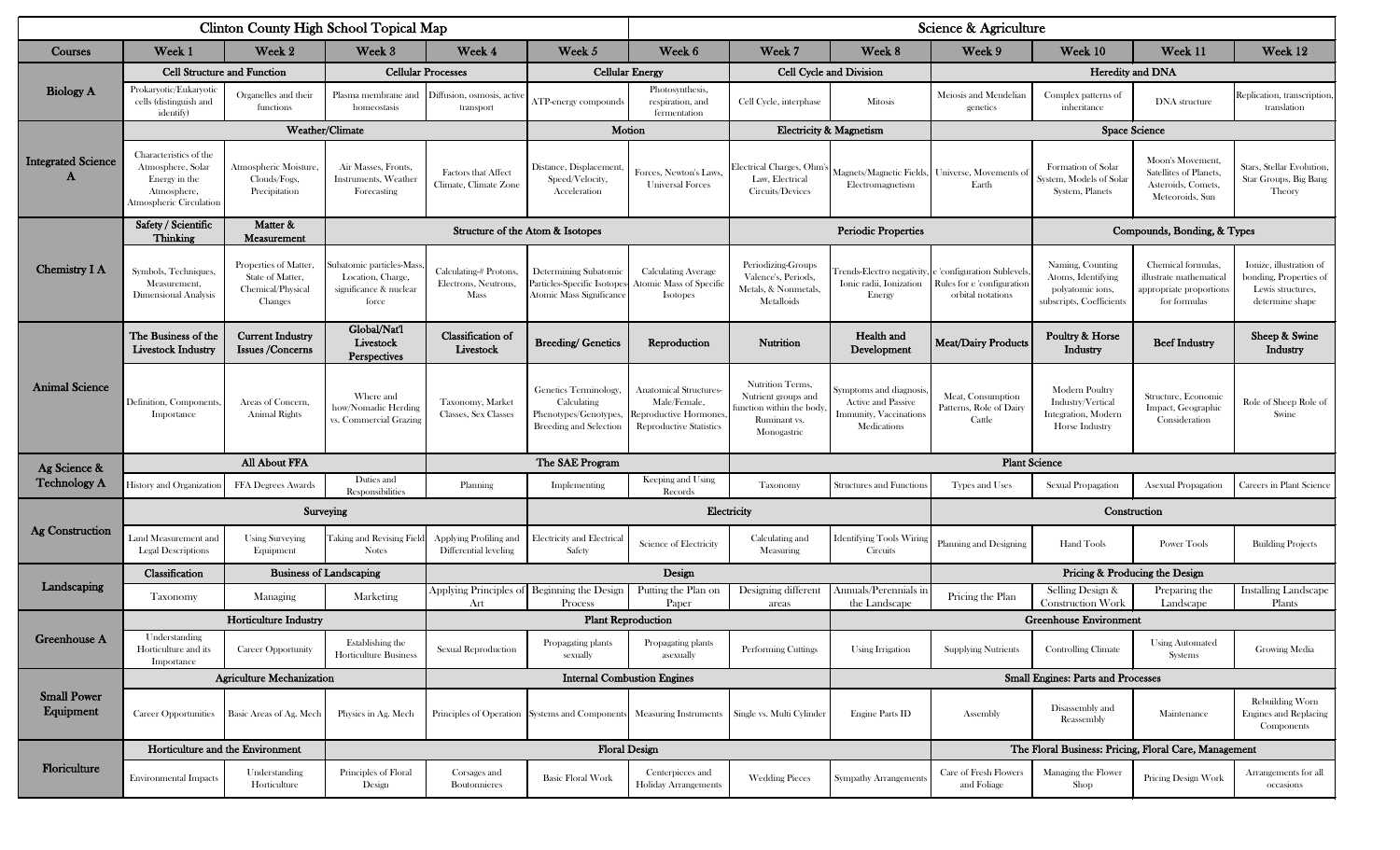| Courses                     | Week 13                                                                                                   | Week 14                                                                                       | Week 15                                                                            | Week 16                                                                                                      | Week 17                                                                                         | Week 18                                                                                                           | Week 19                                                                                         | Week 20                                                            | Week 21                                                                                                            | Week 22                                                                                    | Week 23                                                                                        | Week 24                                                                                   |  |
|-----------------------------|-----------------------------------------------------------------------------------------------------------|-----------------------------------------------------------------------------------------------|------------------------------------------------------------------------------------|--------------------------------------------------------------------------------------------------------------|-------------------------------------------------------------------------------------------------|-------------------------------------------------------------------------------------------------------------------|-------------------------------------------------------------------------------------------------|--------------------------------------------------------------------|--------------------------------------------------------------------------------------------------------------------|--------------------------------------------------------------------------------------------|------------------------------------------------------------------------------------------------|-------------------------------------------------------------------------------------------|--|
|                             | <b>Cell Structure and Function</b>                                                                        |                                                                                               | <b>Cellular Processes</b>                                                          |                                                                                                              | <b>Cellular Energy</b>                                                                          |                                                                                                                   | Cell Cycle & Division                                                                           |                                                                    | Heredity and DNA                                                                                                   |                                                                                            |                                                                                                |                                                                                           |  |
| <b>Biology A</b>            | Prokaryotic /<br>Eukaryotic cells<br>(distinguish $&$<br>identify)                                        | Organelles & their<br>functions                                                               | Plasma membrane<br>and homeostasis                                                 | Diffusion, osmosis.<br>active transport                                                                      | ATP-energy<br>compounds                                                                         | Photosynthesis,<br>respiration, and<br>fermentation                                                               | Cell Cycle,<br>interphase                                                                       | Mitosis                                                            | Meiosis and<br>Mendelian genetics                                                                                  | Complex patterns of<br>inheritance                                                         | DNA structure                                                                                  | Replication,<br>transcription,<br>translation                                             |  |
|                             | Principles of Ecology                                                                                     |                                                                                               |                                                                                    | <b>Communities and Biomes</b>                                                                                |                                                                                                 | <b>Change Through Time</b>                                                                                        |                                                                                                 | <b>Plant Structure &amp; Function</b>                              |                                                                                                                    | Animal Characteristics & Behavior                                                          |                                                                                                |                                                                                           |  |
| <b>Biology B</b>            | Biosphere                                                                                                 | Food chains, food<br>webs, energy<br>pyramids                                                 | Biogeochemical<br>Cycles                                                           | Range of tolerance,<br>succession                                                                            | Terrestrial and<br>aquatic biomes                                                               | History of life and<br>geologic time                                                                              | Theories of<br>evolution                                                                        | Organizing life's<br>diversity                                     | Plant cells, tissues,<br>organs                                                                                    | Gymnosperms/<br>angiosperms                                                                | Body plans &<br>adaptations                                                                    | Innate vs. learned<br>behaviors                                                           |  |
|                             |                                                                                                           | Weather/Climate                                                                               |                                                                                    |                                                                                                              | Motion                                                                                          |                                                                                                                   | <b>Electricity &amp; Magnetism</b>                                                              |                                                                    |                                                                                                                    |                                                                                            | <b>Space Science</b>                                                                           |                                                                                           |  |
| <b>Integrated Science A</b> | Characteristics of<br>the Atmosphere,<br>Solar Energy in the<br>Atmosphere,<br>Atmospheric<br>Circulation | Atmospheric<br>Moisture,<br>Clouds/Fogs,<br>Precipitation                                     | Air Masses, Fronts,<br>Instruments,<br>Weather<br>Forecasting                      | <b>Factors that Affect</b><br>Climate, Climate<br>Zone                                                       | Distance,<br>Displacement,<br>Speed/Velocity,<br>Acceleration                                   | Forces, Newton's<br>Laws, Universal<br>Forces                                                                     | Electrical Charges,<br>Ohm's Law,<br>Electrical<br>Circuits/Devices                             | Magnets/Magnetic<br>Fields,<br>Electromagnetism                    | Universe,<br>Movements of Earth                                                                                    | Formation of Solar<br>System, Models of<br>Solar System,<br>Planets                        | Moon's Movement,<br>Satellites of Planets,<br>Asteroids, Comets,<br>Meteoroids, Sun            | Stars, Stellar<br>Evolution, Star<br>Groups, Big Bang<br>Theory                           |  |
|                             | <b>Earth's Interior</b>                                                                                   |                                                                                               |                                                                                    |                                                                                                              |                                                                                                 | Waves & Spectrum of Light                                                                                         |                                                                                                 |                                                                    | <b>States of Matter</b>                                                                                            |                                                                                            | Energy                                                                                         |                                                                                           |  |
| Integrated Science B        | Relative Age,<br>Absolute Age, Fossil<br>Record, Geological<br>Time                                       | Continental Drift,<br>Plate Tectonics,<br>Changing<br>Continents                              | Crust Deformation.<br>Mountain<br>Formation                                        | Earthquake<br>Formation, Locating<br>& Measuring<br>Earthquakes,<br>Volcanoes &<br>Eruptions,<br>Predictions | Groundwater,<br>Chemical &<br>Mechanical<br>Weathering                                          | <b>Mechanical Waves</b><br>& their Behavior,<br>Properties of<br>Waves, Sound &<br>Hearing                        | Electromagnetic<br>Waves,<br>Electromagnetic<br>Spectrum, Behavior<br>& Sources Light,<br>Color | <b>Classifying Matter</b><br>Physical & Chemical<br>Properties     | Solids, Liquids,<br>Gases, Gas Laws,<br>Phase Changes                                                              | Forms of Energy,<br><b>Energy Conversion</b><br>& Conservation,<br><b>Energy Resources</b> | Thermal Energy &<br>Matter, Heat,<br>Thermodynamic,<br><b>Using Heat</b>                       | <b>Unique Planet</b><br>Earth, Energy in the<br>Earth System                              |  |
| Chemistry I A               | Safety / Scientific<br><b>Thinking</b>                                                                    | <b>Matter</b><br><b>Measurement</b>                                                           | Structure of the Atom/Isotopes                                                     |                                                                                                              |                                                                                                 |                                                                                                                   |                                                                                                 | <b>Periodic Properties</b>                                         |                                                                                                                    | Compounds, Bonding, & Types                                                                |                                                                                                |                                                                                           |  |
|                             | Symbols,<br>Techniques,<br>Measurement,<br>Dimensional<br>Analysis                                        | Properties Matter,<br>State of Matter,<br>Chemical/Physical<br>Changes                        | Subatomic particles-<br>Mass, Location,<br>Charge, significance<br>& nuclear force | Calculating-#<br>Protons, Electrons<br>Neutrons, Mass                                                        | Determining<br>Subatomic Particles-<br>Specific Isotopes-<br><b>Atomic Mass</b><br>Significance | <b>Calculating Average</b><br>Atomic Mass of<br>Specific Isotopes                                                 | Periodizing-Groups<br>Valence's, Periods,<br>Metals, &<br>Nonmetals,<br>Metalloids              | Trends-Electro<br>negativity, Ionic<br>radii, Ionization<br>Energy | reconfiguration<br>Sublevels, Rules for<br>reconfiguration<br>orbital notations                                    | Naming, Counting<br>Atoms, Identifying<br>polyatomic ions,<br>subscripts,<br>Coefficients  | Chemical formulas,<br>illustrate<br>mathematical<br>appropriate<br>proportions for<br>formulas | Ionize, illustration of<br>bonding, Properties<br>of Lewis structures,<br>determine shape |  |
|                             | Intermolecular<br>Forces                                                                                  |                                                                                               | <b>Chemical Reactions</b>                                                          |                                                                                                              |                                                                                                 | <b>Gases and Gas Laws</b>                                                                                         | Stoichiometry                                                                                   |                                                                    |                                                                                                                    | <b>Nuclear Reactions: Fission &amp; Fusion</b>                                             |                                                                                                |                                                                                           |  |
| <b>Chemistry I B</b>        | Von der Waal<br>forces, Clipole<br>Interactions, H-<br>bonding, Polarity                                  | Types of Chemicals<br>reactions,<br>Exothermic,<br>Endothermic,<br><b>Reaction Indicators</b> | Law conservation,<br>matter, balance<br>equations                                  | Factors affecting<br>reactions rates,<br>Catalyst, Activation<br>Energy                                      | Kinetic Molecular<br>effusion, Real Gas                                                         | Pressure<br>Units/Conversions,<br>Theory, Diffusion, Boyles Law, Charles<br>Law, Lusaucs Law,<br>Combined Gas Law | Daltons Law, Ideal<br>Gas Law,<br>Avagachros Law                                                | Mole Conversions                                                   | <b>Limiting Reactant,</b><br>Excess Reactant,<br>Amt. in excess,<br>Theoretical yield,<br>Actual Yield, %<br>yield | Fission, Exchange<br>Reactions                                                             | Fusion, Exchange<br>Reactions                                                                  | Radioactive Decay                                                                         |  |
| Ag Science &                | <b>Animal Science</b>                                                                                     |                                                                                               |                                                                                    |                                                                                                              |                                                                                                 |                                                                                                                   |                                                                                                 |                                                                    |                                                                                                                    | <b>Agriculture Mechanics</b>                                                               |                                                                                                |                                                                                           |  |
| <b>Technology B</b>         | Animal<br>Reproduction                                                                                    | Blood                                                                                         | Life Span                                                                          | Animal Industry                                                                                              | Career<br>Opportunities                                                                         | <b>Basic Skills</b>                                                                                               | <b>Basic Areas</b>                                                                              | Impact of<br>Technology                                            | <b>Shop Safety</b>                                                                                                 | <b>Basic Construction</b>                                                                  | <b>Building Projects</b>                                                                       |                                                                                           |  |
| Greenhouse B                | <b>Plant Anatomy &amp; Physiology</b>                                                                     |                                                                                               |                                                                                    |                                                                                                              |                                                                                                 |                                                                                                                   | <b>Greenhouse Crop Management</b>                                                               |                                                                    |                                                                                                                    |                                                                                            |                                                                                                |                                                                                           |  |
|                             | Root Anatomy                                                                                              | <b>Stem Anatomy</b>                                                                           | Leaf Anatomy                                                                       | <b>Flower Anatomy</b>                                                                                        | Physiology                                                                                      | Light, Water, Air,<br>Temperature                                                                                 | Plant Growth<br>Regulators                                                                      | Greenhouse Crop<br>Management                                      | Identifying and<br><b>Managing Pests</b>                                                                           | Managing the<br>Greenhouse<br><b>Business</b>                                              | Greenhouse<br>Maintenance                                                                      | Greenhouse<br>Maintenance                                                                 |  |